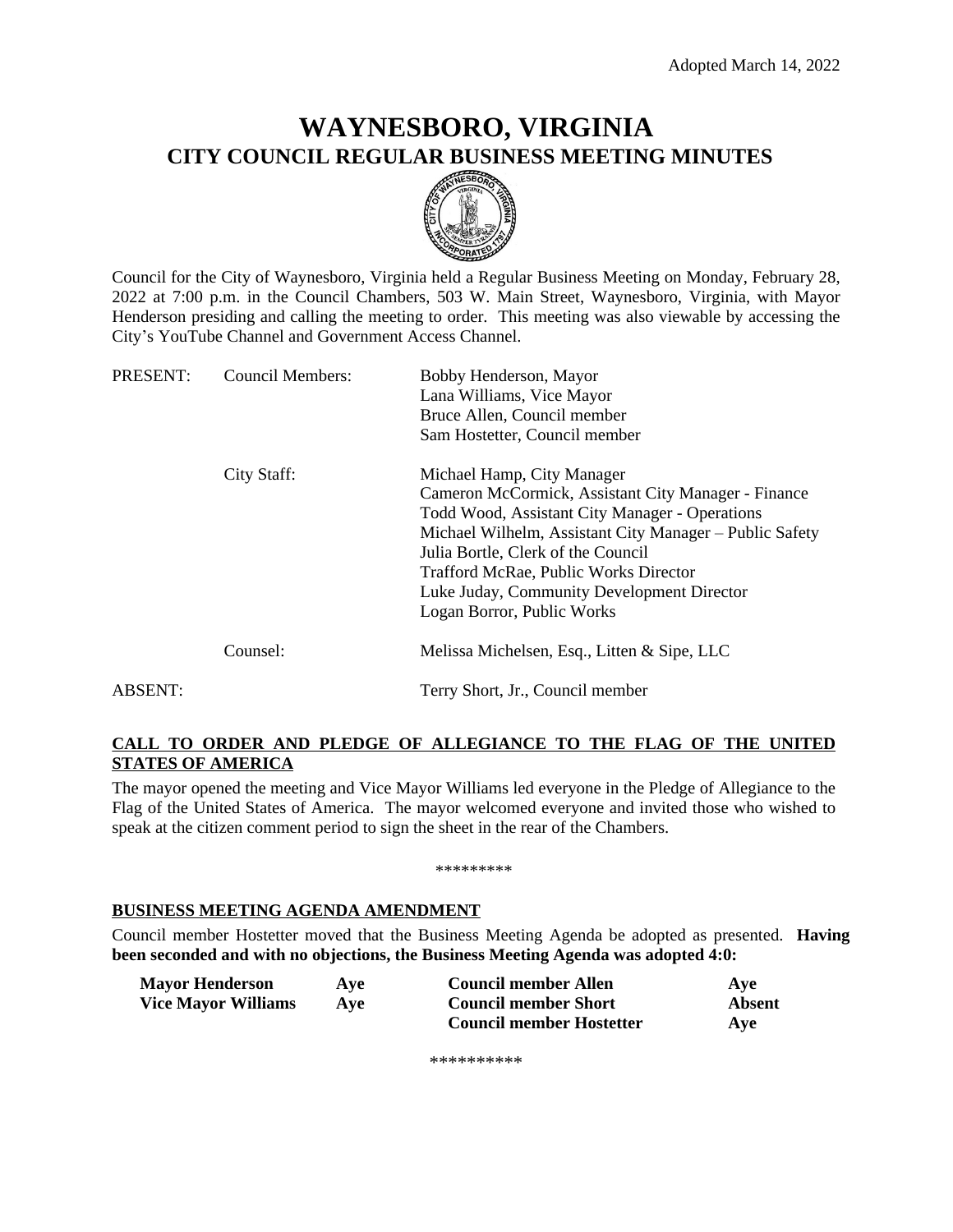## **MATTERS FROM THE MAYOR**

The mayor stated that Council member Terry Short is away due to a family emergency.

On behalf of the City Council, the mayor announced the award of a Certificate of Appreciation to Logan Borror, Public Works for his outstanding contributions to the city in the application of asset management. Because of his expertise in the use of technology toward maintenance efforts and the use of Cartegraph, the Public Works Department has received their highest annual award for the last two years.

\*\*\*\*\*\*\*\*\*\*

### **MATTERS FROM COUNCIL MEMBERS**

Vice Mayor Williams extended her sympathy to Council member Terry Short and his family on their losses. Council members agreed and are keeping his family in their thoughts and prayers.

Council member Hostetter expressed his appreciation to the Parks and Recreation Department for holding a successful Mad Anthony Mud Run this past weekend, with more than 380 runners completing a fourmile trek. He provided his COVID update, stating that the COVID numbers continue to stay low prompting revisions in mask policy. He asked that people refer to CDC guidelines for more information.

\*\*\*\*\*\*\*\*\*\*

#### **CONSENT AGENDA**

Council member Allen moved to adopt the Consent Agenda as presented. **Having been seconded and with no objections, the Consent Agenda was adopted 4:0:**

| <b>Mayor Henderson</b>     | Ave | <b>Council member Allen</b>     | Ave    |
|----------------------------|-----|---------------------------------|--------|
| <b>Vice Mayor Williams</b> | Ave | <b>Council member Short</b>     | Absent |
|                            |     | <b>Council member Hostetter</b> | Ave    |

## a. **Consider adopting the following meeting minutes**:

- i. January 26, 2022 Budget Work Session
- ii. February 14, 2022 Regular Business Meeting
- iii. February 14, 2022 Work Session
- iv. February 16, 2022 Budget Work Session
- b. **Regional Youth Commission Appointment**: Consider appointing a candidate to the Regional Youth Commission as a Waynesboro representative, for an unexpired three-year term ending August 31, 2024 **(MS KRISTI WILLIAMS APPOINTED 4-0)**.

#### **Second consideration/adoption of the following ordinances**:

- c. Amending a preliminary subdivision plat for a 214-lot subdivision at 0 Ivy Street, tax map no. 14-6- 25 and 15-1-1; **(2022-09)**
- d. Amending City Code Section 98.5.1.5.A.3(G), the Zoning Ordinance, changing the allowable maximum width of impervious vehicle travel ways and parking areas within the required front yard setback. **(2022-08)**

\*\*\*\*\*\*\*\*\*\*

### **ORDINANCE ESTABLISHING POOL ADMISSION FEES**

The City Manager explained the proposed daily admission fee amendments for the upcoming pool season. In addition to the \$1 increase in fees for the age groups, the city will offer different pricing and admission opportunities including season passes and punch card rates. Council member Allen moved to introduce an ordinance **PROVIDING FOR THE COSTS AND FEES CHARGED AT MUNICIPAL POOLS**. Having been seconded and with no objections, the ordinance will be considered again at the March 14, 2022 regular business meeting.